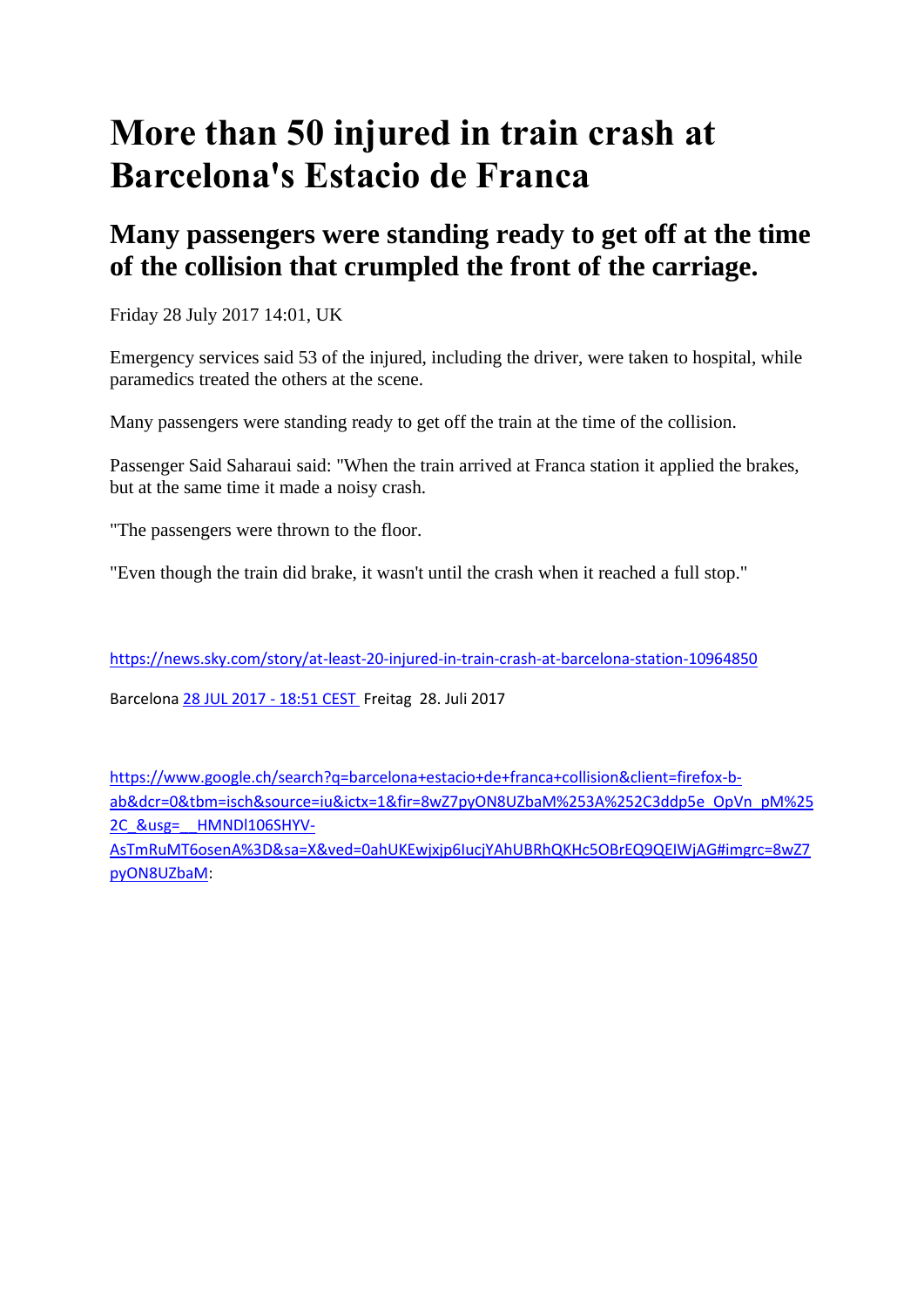

Als erstes wurden die Effekte der Kollsion abgedeckt.

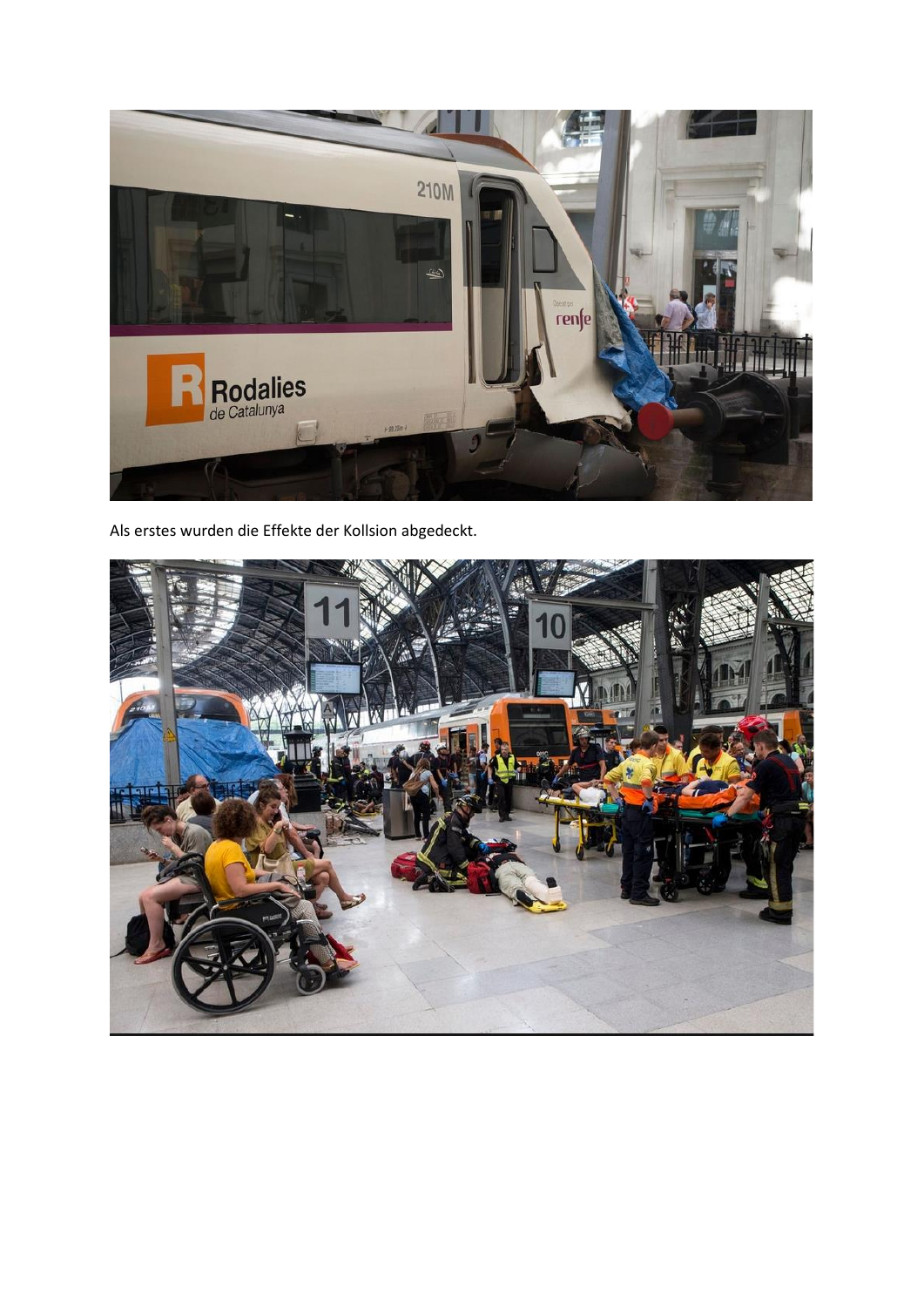

Eigene Messung am 29.12.2017: nun auf Höhe der Bahnangestellten auf obigem Foto:



Die defekten Puffer stehen noch wie beim Unfall, sind mit den gleichen Planen abgedeckt...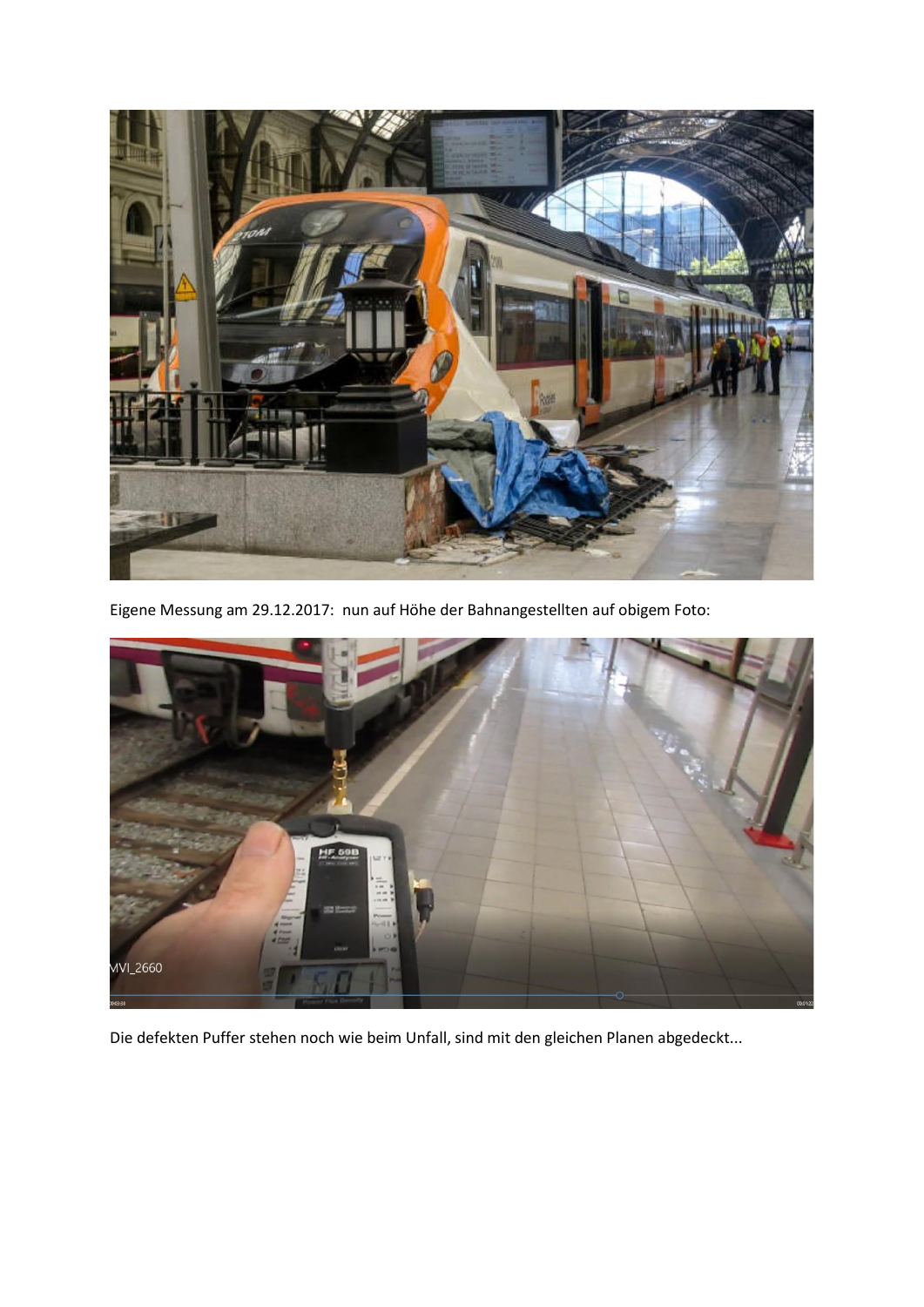



Der Beschrieb des Passagiers lässt vermuten, dass der Zug wie üblich mit etwa 15 kmh einrollte, dann aber vergessen wurde, die Bremse rechtzeitig zu betätigen.

Beobachtungen im Dezember 2018 bei anderen Zügen lassen vermuten, dass üblicherweise eine gute Wagenlänge (30...40m) vorher der Bremsvorgang eingeleitet wird.

Die (hohe) Belastung durch Funksignale aus der Halle an dieser Stelle ist bestätigt.